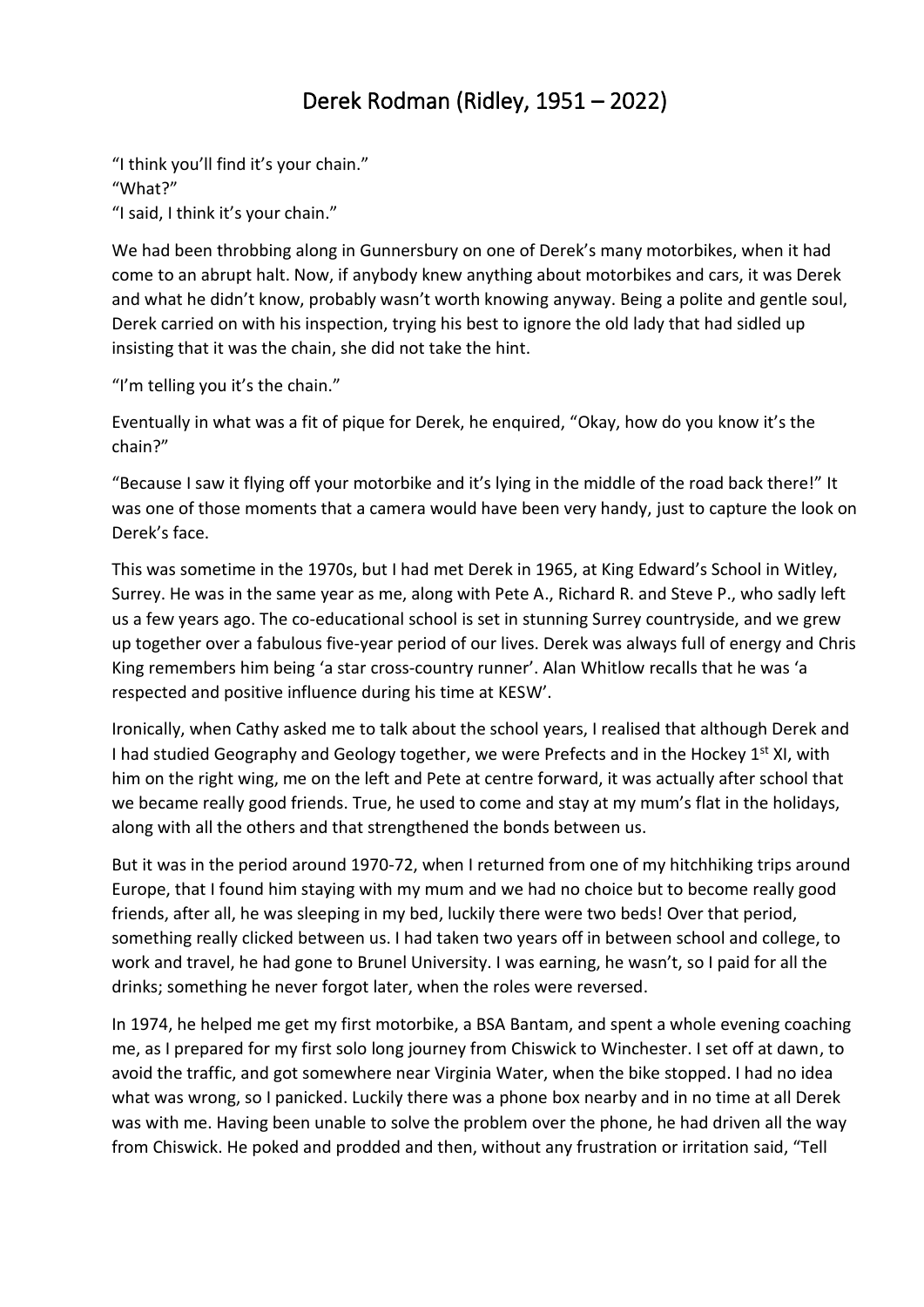you what Ken, why don't we push the bike to that garage over there. You'll find it runs a lot better with some petrol in it!" If only he had had a camera!

Then there was the golden period of Winchester Weekends, courtesy of Michael Morris, where us boys were joined by Su, Sally, Peggy, Kim, Ruth and Nicky. Bonds of friendship were constantly being reinforced, mostly at the King Alfred pub. The regular gatherings have continued to this day at Lockerley, courtesy of Pete & Su with Sandra, another Peter and our numerous offspring joining the merry band. Derek and Cathy were obviously delighted by the arrival of their son, Ben.

Motorbikes played a big part in our lives. I remember Derek showing off his new helmet. To prove its strength, he dived over a low wall, head first; luckily his head stayed in one piece, the helmet didn't. I eventually got a 1961 BSA Gold Flash, it was a 650, like his 1951 BSA Goldstar, except mine had suspension; several rides on his Goldstar had impressed upon me the importance of proper suspension! He loved taking things apart, so that he could put them back together again. Inevitably there was the infamous box of leftover bits; he would look at them, scratch his head and then tuck them away somewhere; secure in the knowledge that, if the machine worked without those bits, they couldn't be that important anyway.

In 1977 he was my best man before Ruth and I set off for Australia after our wedding. I left my Gold Flash with him. We returned, unexpectedly in 1978 to find him on our doorstep with a load of boxes.

"I heard you were back, so I thought I had better return your motorbike."

"Derek, it's in boxes!"

"I know. I was going to rebuild it for you as a surprise, but you came back early and I met someone and I've been a bit busy." That someone, was Cathy.

In 1979, he stayed with us in Southampton before his wedding to Cathy. He desperately wanted a stag do, but we were under strict orders. As luck would have it, my office had organised a river boat shuffle around the Isle of Wight with music and booze, the night before the wedding; what could possibly go wrong? We did ponder that question as we sat moored off Yarmouth very late that night, because a thick fog had descended and the skipper was considering harbouring there overnight; luckily for us, the fog lifted.

Derek had wanted me to be his best man, but quite rightly the honour fell to his older brother Allan. At the wedding, as we were gathered outside the church, Derek sidled up to me and said, "'Ken, fancy being my best man, in fact, fancy being my family." The family had not allowed for the infamous Hockley lights at Winchester and were stuck somewhere on what would eventually become the M3. Just as Derek and Cathy had said their vows, a family entered the church. The delighted vicar got them to repeat their vows, whereupon the embarrassed family left the church, having realised they were at the wrong wedding. Derek later joked that he loved Cathy so much, he married her twice!

After the wedding ceremony I organised lifts for everyone back to the reception, rather efficiently I thought, until a car pulled up, driven by one of Derek's friends who explained that Derek had figured I had forgotten about a lift for myself. Even on his wedding day, he was thinking of others.

Derek's family used to have a Jack Russell, Jackson. He was friendly, loyal, full of energy and bounced everywhere, a bit like Derek really.